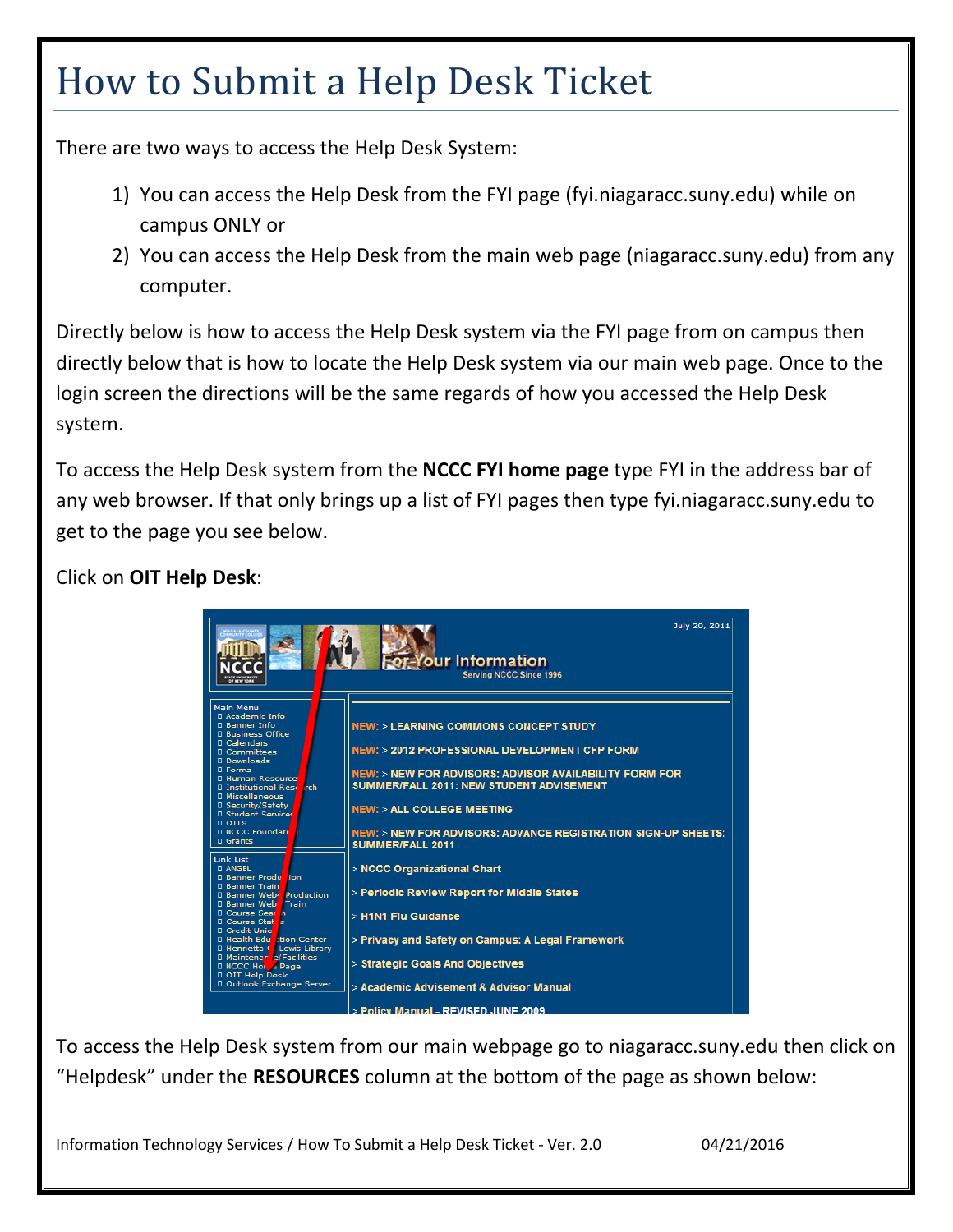| <b>ABOUT</b><br><b>Archives</b><br><b>History</b><br><b>Maps / Directions</b><br><b>Mission</b><br>President's Message<br><b>Publications</b><br><b>Quick Facts</b><br><b>Virtual Tour</b>                                    | <b>COMMUNITY</b><br>Camp NCCC<br><b>Closings/Cancellations</b><br><b>Community Education</b><br><b>Emergency Messaging</b><br>System<br><b>Public Relations</b><br>SBDC (Small Bus. DC)<br>Workforce<br>Development | <b>OPPORTUNITIES</b><br><b>College Association</b><br><b>Jobs</b><br><b>NCCC Foundation Jobs</b><br><b>NCCC Jobs</b><br><b>Scholarships</b>            | <b>STUDENTS</b><br><b>Banner Web</b><br><b>Blackboard Learn</b><br>Degree<br>Evaluation<br>Emergency<br>Messaging<br>System<br>Library<br>Pay Tuition<br><b>Transcript Order</b><br><b>T-Wolves mail</b> | <b>RESOURCES</b><br><b>Acrobat Reader</b><br><b>Directory</b><br><b>Events Calendar</b><br>Faculty/Staff<br><b>Helpdesk</b><br><b>Outlook Login</b><br>Web Accessibility Info | RIGHT <sub>TO</sub><br><b>KNOW</b><br><b>You</b><br>ði |  |
|-------------------------------------------------------------------------------------------------------------------------------------------------------------------------------------------------------------------------------|---------------------------------------------------------------------------------------------------------------------------------------------------------------------------------------------------------------------|--------------------------------------------------------------------------------------------------------------------------------------------------------|----------------------------------------------------------------------------------------------------------------------------------------------------------------------------------------------------------|-------------------------------------------------------------------------------------------------------------------------------------------------------------------------------|--------------------------------------------------------|--|
|                                                                                                                                                                                                                               |                                                                                                                                                                                                                     | @ 2016 Niagara County Community College   All rights reserved.   3111 Saunders Settlement Rd., Sanborn, NY 14132   716-614-6222<br><b>Web Feedback</b> |                                                                                                                                                                                                          |                                                                                                                                                                               |                                                        |  |
| Which will take you to the log in screen of the Help Desk system as shown below:<br>Fill in the User ID and Password, which are exactly the same as when you log into your<br>computer or email accounts.                     |                                                                                                                                                                                                                     |                                                                                                                                                        |                                                                                                                                                                                                          |                                                                                                                                                                               |                                                        |  |
|                                                                                                                                                                                                                               |                                                                                                                                                                                                                     |                                                                                                                                                        | <b>NCCC's Help Desk</b>                                                                                                                                                                                  |                                                                                                                                                                               |                                                        |  |
| <b>Please Sign In</b><br>Please login using your NCCC issued username and password.<br>User ID:<br>Password:<br>Sign In<br><b>Switch To Mobile Format</b><br>Once logged in, you will see your name at the top of the screen. | This is the same login information you use to log into your office computer and/or your email account.                                                                                                              |                                                                                                                                                        |                                                                                                                                                                                                          |                                                                                                                                                                               |                                                        |  |
| Information Technology Services / How To Submit a Help Desk Ticket - Ver. 2.0                                                                                                                                                 |                                                                                                                                                                                                                     |                                                                                                                                                        |                                                                                                                                                                                                          | 04/21/2016                                                                                                                                                                    |                                                        |  |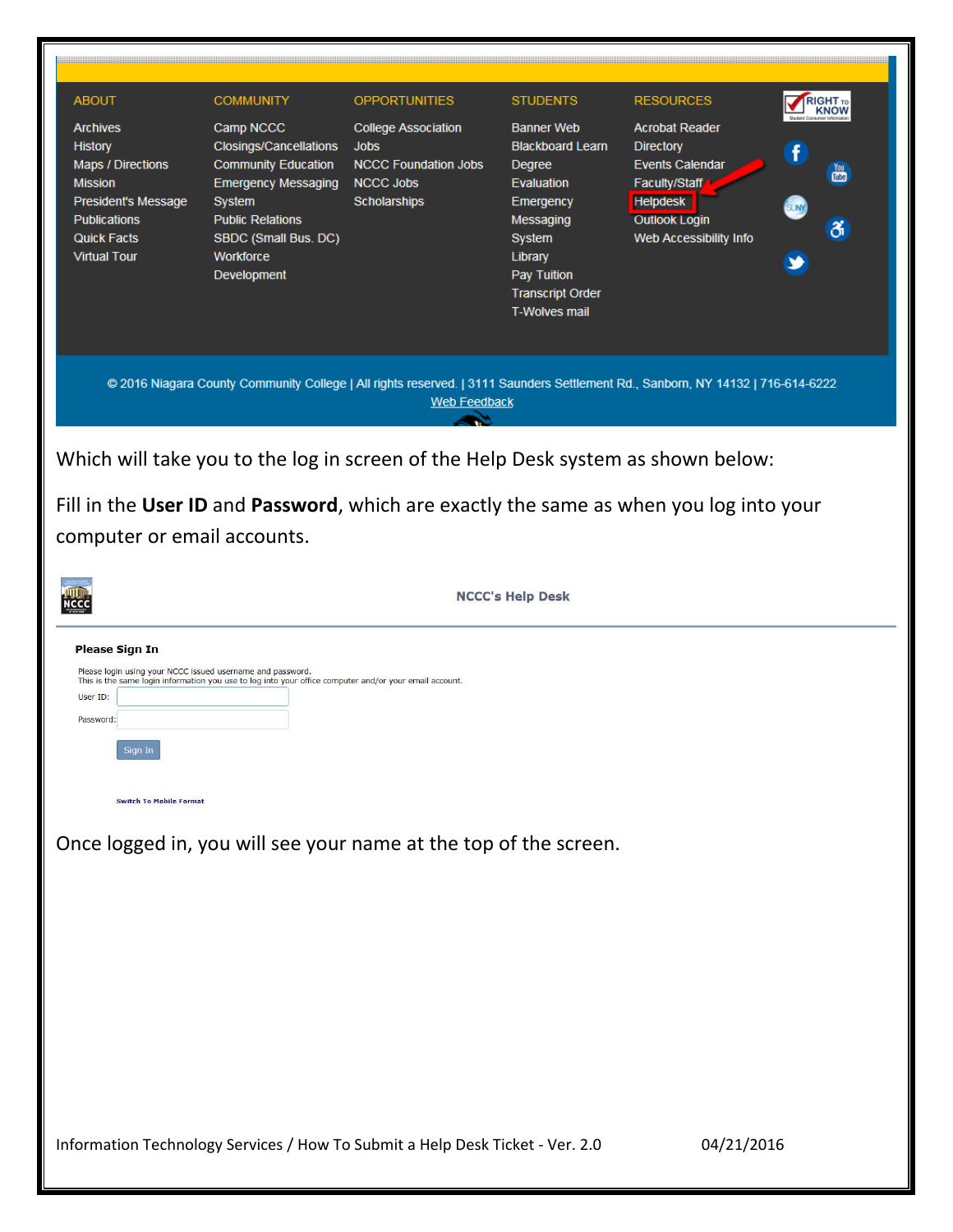| Click on Submit Issue under My NCCC on the left.                                                                       |                                                                                                                                                                                                                                                                                                                                                                                                                                                         |  |  |  |  |
|------------------------------------------------------------------------------------------------------------------------|---------------------------------------------------------------------------------------------------------------------------------------------------------------------------------------------------------------------------------------------------------------------------------------------------------------------------------------------------------------------------------------------------------------------------------------------------------|--|--|--|--|
| Hom                                                                                                                    | <b>A Q</b> Log Out<br>Q<br>Welcome,                                                                                                                                                                                                                                                                                                                                                                                                                     |  |  |  |  |
| <b>NCCC</b>                                                                                                            | <b>NCCC's Help Desk</b>                                                                                                                                                                                                                                                                                                                                                                                                                                 |  |  |  |  |
| <b>My NCCC</b><br><b>My Issue</b><br>My Settings<br>Submit Issue<br>Lookup Issue #<br><b>Knowledge Base</b><br>Scan PC | <b>My Issues</b><br>Welcome to NCCC's Help Desk.<br>Show Open Issues +<br>• As Submitter (0)<br>• As Task Assignee (0)<br>• As Task Available (0)<br>My Reports -<br><b>Hide Shared Reports</b><br>Report open tickets by asignee *<br>Sample Open Issues by Issue Type *<br>Sample Open Issues by Priority *<br>Terri Open (S) *<br>Todd Open (S) *<br>(S) Saved Search<br>* Shared<br><b>Edit Report</b><br><b>Delete Report</b><br><b>Run Report</b> |  |  |  |  |
|                                                                                                                        | For the Subject -type a brief description of what the issue is about, please be specific.<br>(example: Unable to get to cnn.com)                                                                                                                                                                                                                                                                                                                        |  |  |  |  |
| Home                                                                                                                   | Then, in the <b>Full Description</b> box, providing specific details, explain what the issue is.<br>(example: I am using Internet explorer and trying to get to cnn.com and it is giving a 505 error)<br>Q<br>e o<br>Welcome,<br>Log Out                                                                                                                                                                                                                |  |  |  |  |
|                                                                                                                        | <b>NCCC's Help Desk</b>                                                                                                                                                                                                                                                                                                                                                                                                                                 |  |  |  |  |
| My NCCC<br><b>Submit Issue</b><br>Lookup Issue #<br><b>Knowledge Base</b><br>Scan PC                                   | <b>Submit Issue</b><br>Submit Issue<br>Submit and Copy<br><b>Overview</b><br>$\blacktriangledown$<br>Issue Status: Open<br>* Subject:<br>* Full Description:                                                                                                                                                                                                                                                                                            |  |  |  |  |
| best defines the issue.                                                                                                | To choose an Issue Type click on the Down Arrow to show the options, select the one that                                                                                                                                                                                                                                                                                                                                                                |  |  |  |  |
|                                                                                                                        | $\checkmark$<br>* Issue Type:<br>$\blacktriangledown$<br>Subtype 1:                                                                                                                                                                                                                                                                                                                                                                                     |  |  |  |  |
|                                                                                                                        | Information Technology Services / How To Submit a Help Desk Ticket - Ver. 2.0<br>04/21/2016                                                                                                                                                                                                                                                                                                                                                             |  |  |  |  |